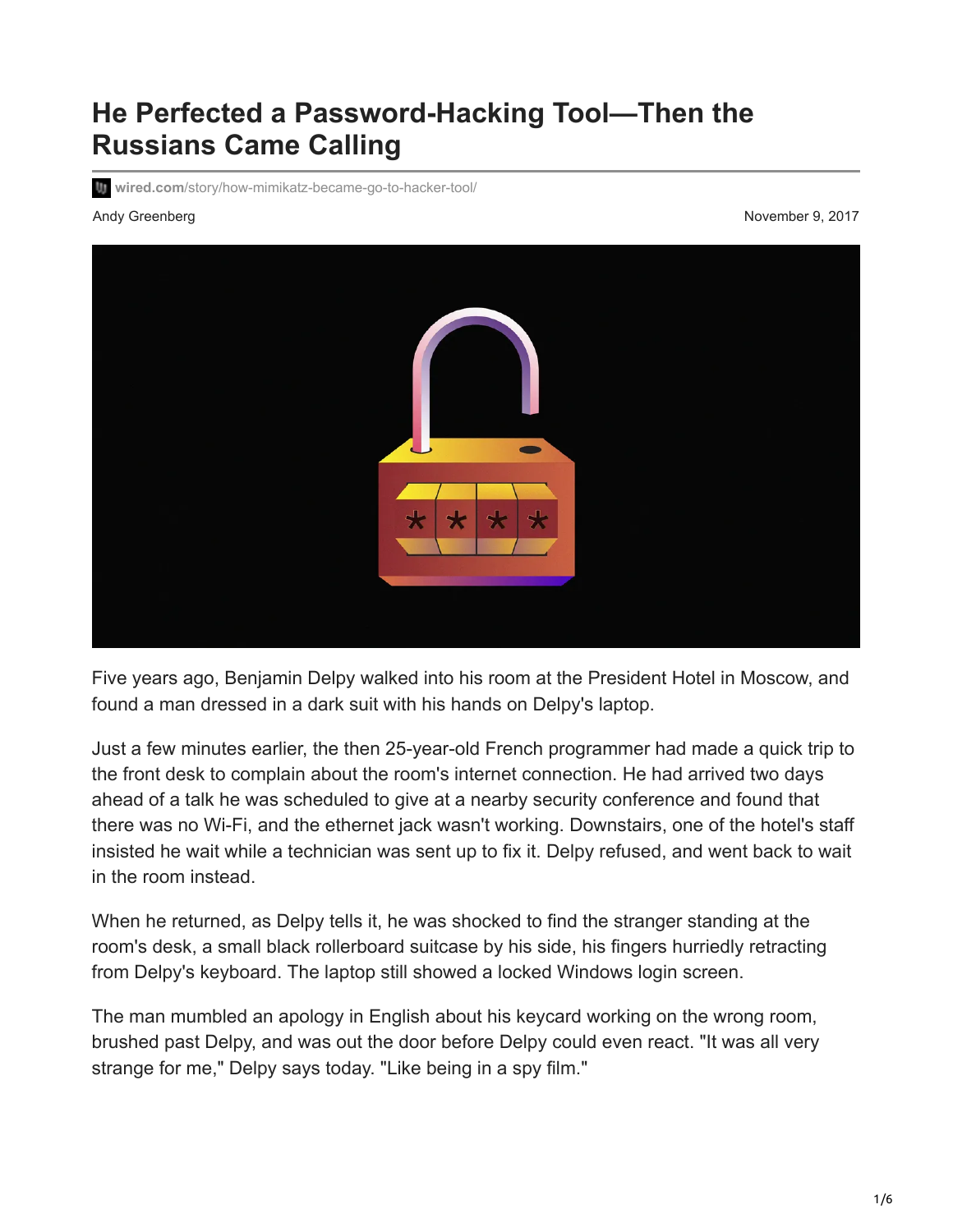It didn't take Delpy long to guess why his laptop had been the target of a literal black bag job. It contained the subject of his presentation at the Moscow conference, an early version of a program he'd written called Mimikatz. That subtly powerful hacking tool was designed to siphon a Windows user's password out of the ephemeral murk of a computer's memory, so that it could be used to gain repeated access to that computer, or to any others that victim's account could access on the same network. The Russians, like hackers around the world, wanted Delpy's source code.

In the years since, Delpy has released that code to the public, and Mimikatz has become a ubiquitous tool in all manner of hacker penetrations, allowing intruders to quickly leapfrog from one connected machine on a network to the next as soon as they gain an initial foothold.

### Benjamin Delpy

Most recently, it came into the spotlight as a component of two ransomware worms that have [torn through Ukraine and spread across Europe, Russia, and the US: Both N](https://www.wired.com/story/badrabbit-ransomware-notpetya-russia-ukraine/)[otPety](https://www.wired.com/story/petya-ransomware-outbreak-eternal-blue/)[a and last](https://www.wired.com/story/badrabbit-ransomware-notpetya-russia-ukraine/) month's BadRabbit ransomware strains paired Mimikatz with leaked NSA hacking tools to create automated attacks whose infections rapidly saturated networks, with disastrous results. NotPetya alone led to the paralysis of thousands of computers at companies like Maersk, Merck, and FedEx, and is believed to have caused well over a billion dollars in damages.

Those internet-shaking ripples were enabled, at least in part, by a program that Delpy coded on a lark. An IT manager for a French government institution that he declines to name, Delpy says he originally built Mimikatz as a side project, to learn more about Windows security and the C programming language—and to prove to Microsoft that Windows included a serious security flaw in its handling of passwords.

His proof-of-concept achieved its intended effect: In more recent versions of Windows, the company changed its authentication system to make Mimikatz-like attacks significantly more difficult. But not before Delpy's tool had entered the arsenal of every resourceful hacker on the planet.

"Mimikatz wasn't at all designed for attackers. But it's helped them," Delpy says in his understated and French-tinged English. "When you create something like this for good, you know it can be used by the bad side too."

Even today, despite Microsoft's attempted fixes, Mimikatz remains an all-too-useful hacker tool, says Jake Williams, a penetration tester and founder of security firm Rendition Infosec. "When I read a threat intelligence report that says someone used Mimikatz, I say, 'tell me about one that doesn't,'" Williams says. "Everyone uses it, because it works."

Secrets for the Taking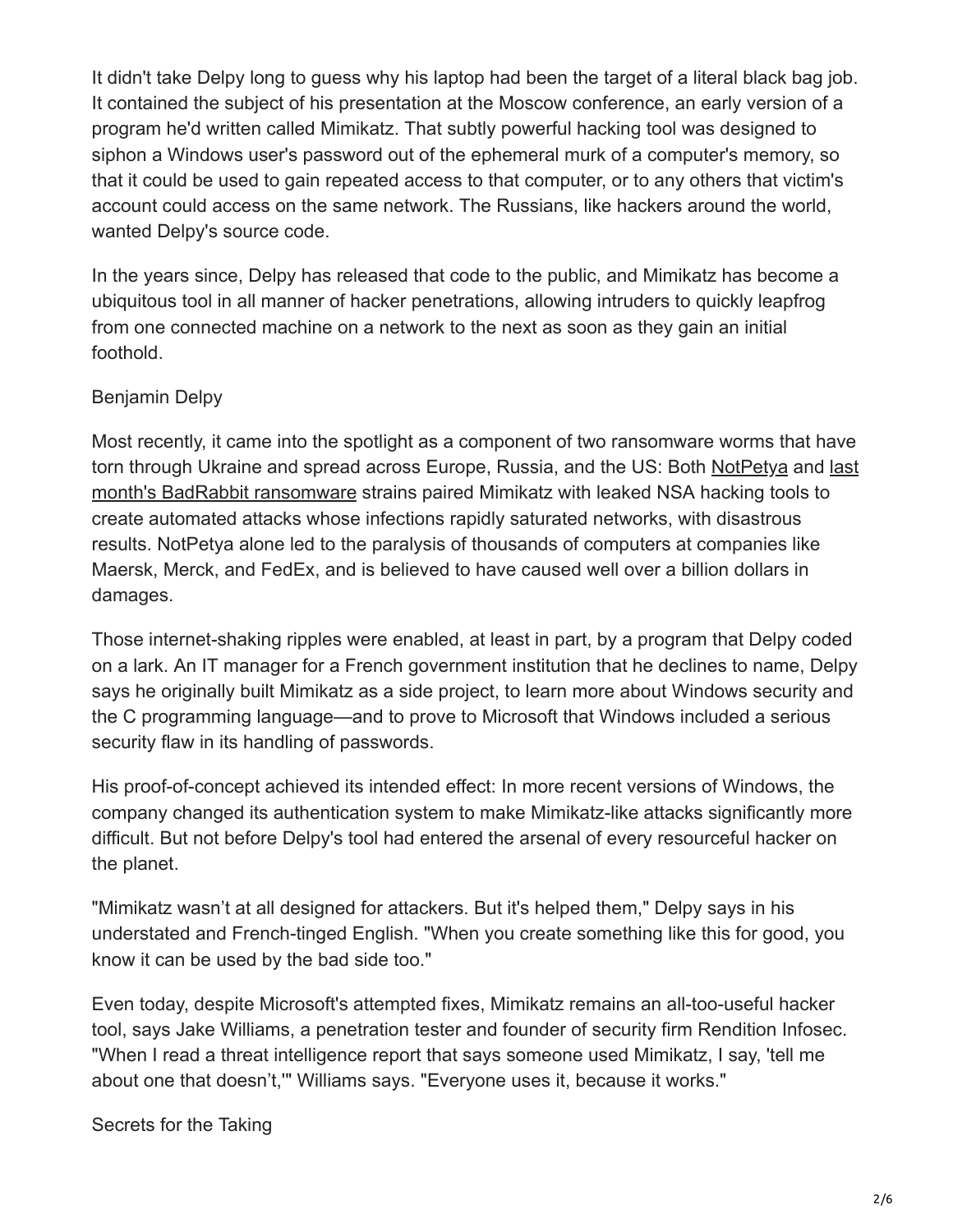Mimikatz first became a key hacker asset thanks to its ability to exploit an obscure Windows function called WDigest. That feature is designed to make it more convenient for corporate and government Windows users to prove their identity to different applications on their network or on the web; it holds their authentication credentials in memory and automatically reuses them, so they only have to enter their username and password once.

While Windows keeps that copy of the user's password encrypted, it also keeps a copy of the secret key to decrypt it handy in memory, too. "It's like storing a password-protected secret in an email with the password in the same email," Delpy says.

Delpy pointed out that potential security lapse to Microsoft in a message submitted on the company's support page in 2011. But he says the company brushed off his warning, responding that it wasn't a real flaw. After all, a hacker would already have to gain deep access to a victim's machine before he or she could reach that password in memory. Microsoft said as much in response to WIRED's questions about Mimikatz: "It's important to note that for this tool to be deployed it requires that a system already be compromised," the company said in a statement. "To help stay protected, we recommend customers follow security best practices and apply the latest updates."

'When you create something like this for good, you know it can be used by the bad side, too.'

#### Mimkatz Creator Benjamin Delpy

But Delpy saw that in practice, the Windows authentication system would still provide a powerful stepping stone for hackers trying to expand their infection from one machine to many on a network. If a piece of malware could run with administrative privileges, it could scoop up the encrypted password from memory along with the key to decrypt it, then use them to access another computer on the network. If another user was logged into that machine, the attacker could run the same program on the second computer to steal their password—and on and on.

So Delpy coded Mimikatz—whose name uses the French slang prefix "mimi," meaning "cute," thus "cute cats"—as a way to demonstrate that problem to Microsoft. He released it publicly in May 2011, but as a closed source program. "Because you don't want to fix it, I'll show it to the world to make people aware of it," Delpy says of his attitude at the time. "It turns out it takes years to make changes at Microsoft. The bad guys didn't wait."

Before long, Delpy saw Chinese users in hacker forums discussing Mimikatz, and trying to reverse-engineer it. Then in mid-2011, he learned for the first time—he declines to say from whom—that Mimikatz had been used in an intrusion of a foreign government network. "The first time I felt very, very bad about it," he remembers.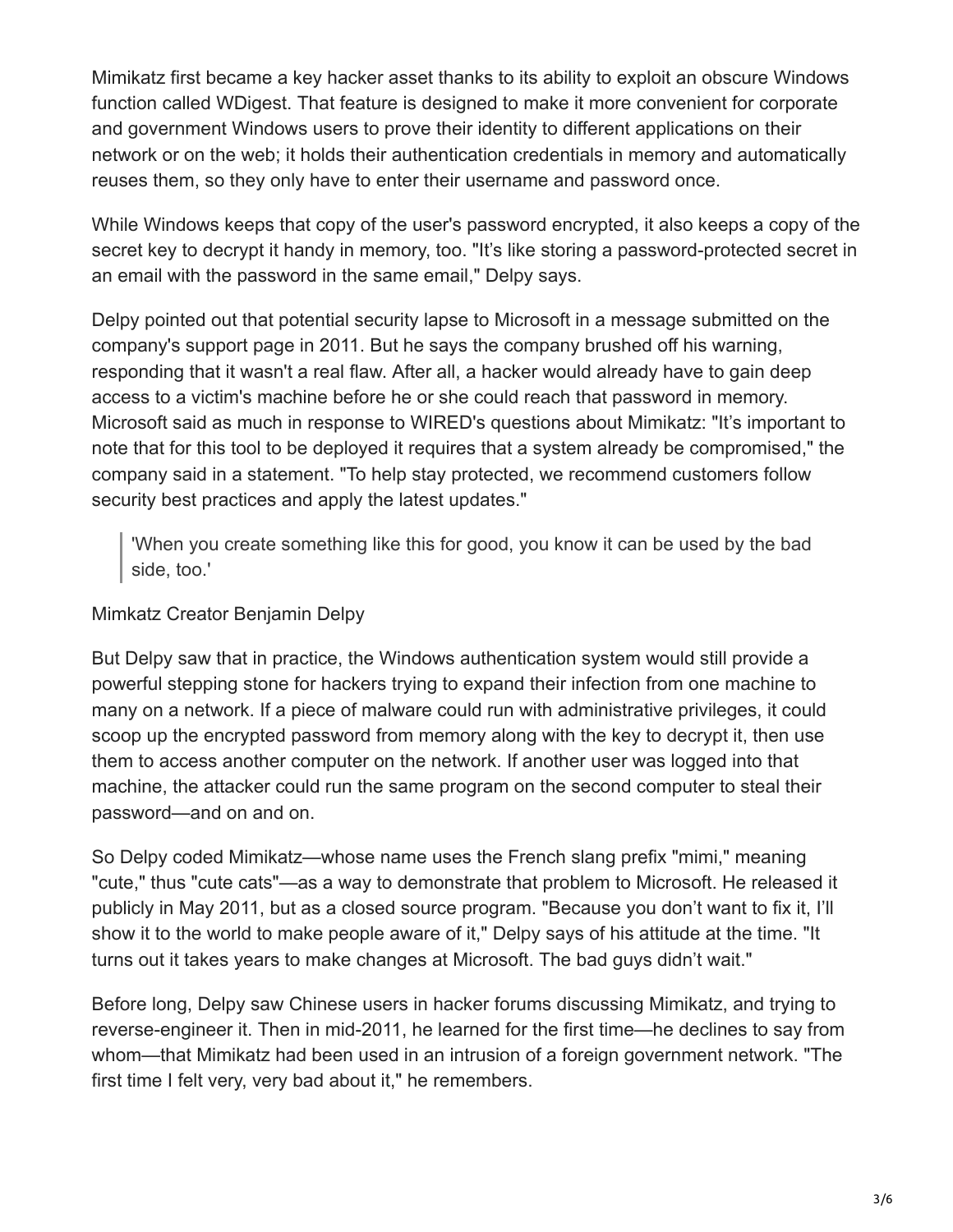That September, Mimikatz was used in the landmark hack of DigiNotar, one of the certificate authorities that assures that websites using HTTPS are who they claim to be. That intrusion [let the unidentified hackers issue fraudulent certificates, which were then used to spy on](https://www.computerworld.com/article/2510951/cybercrime-hacking/hackers-spied-on-300-000-iranians-using-fake-google-certificate.html) thousands of Iranians, according to security researchers at Fox-IT. DigiNotar was blacklisted by web browsers, and subsequently [went bankrupt](https://www.wired.com/2011/09/diginotar-bankruptcy/).

The Second Russian Man in a Suit

In early 2012, Delpy was invited to speak about his Windows security work at the Moscow conference Positive Hack Days. He accepted—a little naively, still thinking that Mimikatz's tricks must have already been known to most state-sponsored hackers. But even after the run-in with the man in his hotel room, the Russians weren't done. As soon as he finished giving his talk to a crowd of hackers in an old Soviet factory building, another man in a dark suit approached him and brusquely demanded he put his conference slides and a copy of Mimikatz on a USB drive.

Delpy complied. Then, before he'd even left Russia, he published the code open source on Github, both fearing for his own physical safety if he kept the tool's code secret and figuring that if hackers were going to use his tool, defenders should understand it too.

As the use of Mimikatz spread, Microsoft in 2013 finally added the ability in Windows 8.1 to disable WDigest, neutering Mimikatz's most powerful feature. By Windows 10, the company would disable the exploitable function by default.

But Rendition's Williams points out that even today, Mimikatz remains effective on almost every Windows machine he encounters, either because those machines run outdated [versions of the operating system, or because he can gain enough privileges on a victim](https://www.wired.com/2017/05/still-use-windows-xp-prepare-worst/)'s computer to simply switch on WDigest even if it's disabled.

"My total time-on-target to evade that fix is about 30 seconds," Williams says.

In recent years, Mimikatz has been used in attacks ranging from the Russian hack of the [German parliament to the Carbanak gang's multimillion dollar bank thefts. But the NotPet](http://www.zeit.de/digital/2017-05/cyberattack-bundestag-angela-merkel-fancy-bear-hacker-russia/seite-2)ya and BadRabbit ransomware outbreaks used Mimikatz in a particularly devious way: They incorporated the attacks into self-propagating worms, and combined it with the EternalBlue and EternalRomance NSA hacking tools leaked by the hacker group known as Shadow Brokers earlier this year.

Those tools allow the malware to spread via Microsoft's Server Message Block protocol to any connected system that isn't patched against the attack. And along with Mimikatz, they added up to a tag-team approach that maximizes those automated infections. "When you mix these two technologies, it's very powerful," says Delpy. "You can infect computers that aren't patched, and then you can grab the passwords from those computers to infect other computers that *are* patched."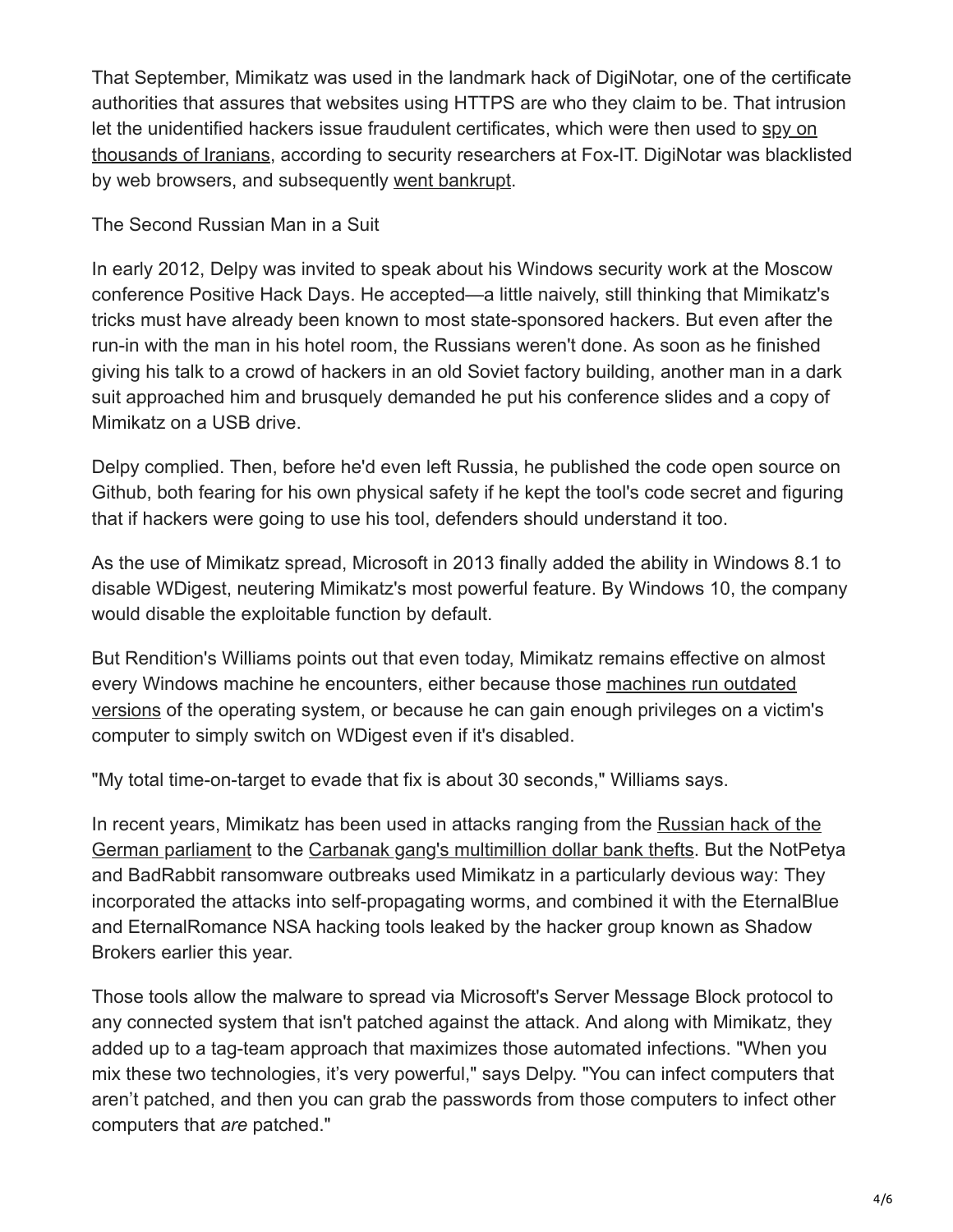'I think we must be honest: If it wasn't Mimikatz there would be some other tool.'

## Nicholas Weaver, UC Berkeley

Despite those attacks, Delpy hasn't distanced himself from Mimikatz. On the contrary, he has continued to hone his creation, speaking about it publicly and even adding more features over the years. Mimikatz today has become an entire utility belt of Windows authentication tricks, from stealing hashed passwords and passing them off as credentials, to generating fraudulent "tickets" that serve as identifying tokens in Microsoft's Kerberos authentication system, to stealing passwords from the auto-populating features in Chrome and Edge browsers. Mimikatz today even includes a feature to cheat in Windows' Minesweeper game, pulling out the location of every mine in the game from the computer's memory.

Delpy says that before adding a feature that exploits any serious new security issue in Windows, he does alert Microsoft, sometime months in advance. Still, it has grown into quite the repository.

"It's my toolbox, where I put all of my ideas," Delpy says.

#### A Bitter Password-Protection Pill

Each of those features—the Minesweeper hack included—is intended not to enable criminals and spies but to demonstrate Windows' security quirks and weaknesses, both in the way it's built and the way that careless corporations and governments use it. After all, Delpy says, if systems administrators limit the privileges of their users, Mimikatz can't get the administrative access it needs to start hopping to other computers and stealing more credentials. And the Shadow Brokers' leak from the NSA in fact revealed that the agency [had its own](https://twitter.com/TalBeerySec/status/854333710010896388) Mimikatzlike program for exploiting WDigest—though it's not clear which came first.

"If Mimikatz has been used to steal your passwords, your main problem is not Mimikatz," Delpy says.

Mimikatz is nonetheless "insanely powerful," says UC Berkeley security researcher Nicholas Weaver. But he says that doesn't mean Delpy should be blamed for the attacks it's helped to enable. "I think we must be honest: If it wasn't Mimikatz there would be some other tool," says Weaver. "These are fundamental problems present in how people administer large groups of computers."

And even as thieves and spies use Mimikatz again and again, the tool has also allowed penetration testers to unambiguously show executives and bureaucrats their flawed security architectures, argues Rendition security's Williams. And it has pressured Microsoft to slowly alter the Windows authentication architecture to fix the flaws Mimikatz exploits. "Mimikatz has done more to advance security than any other tool I can think of," Williams says.